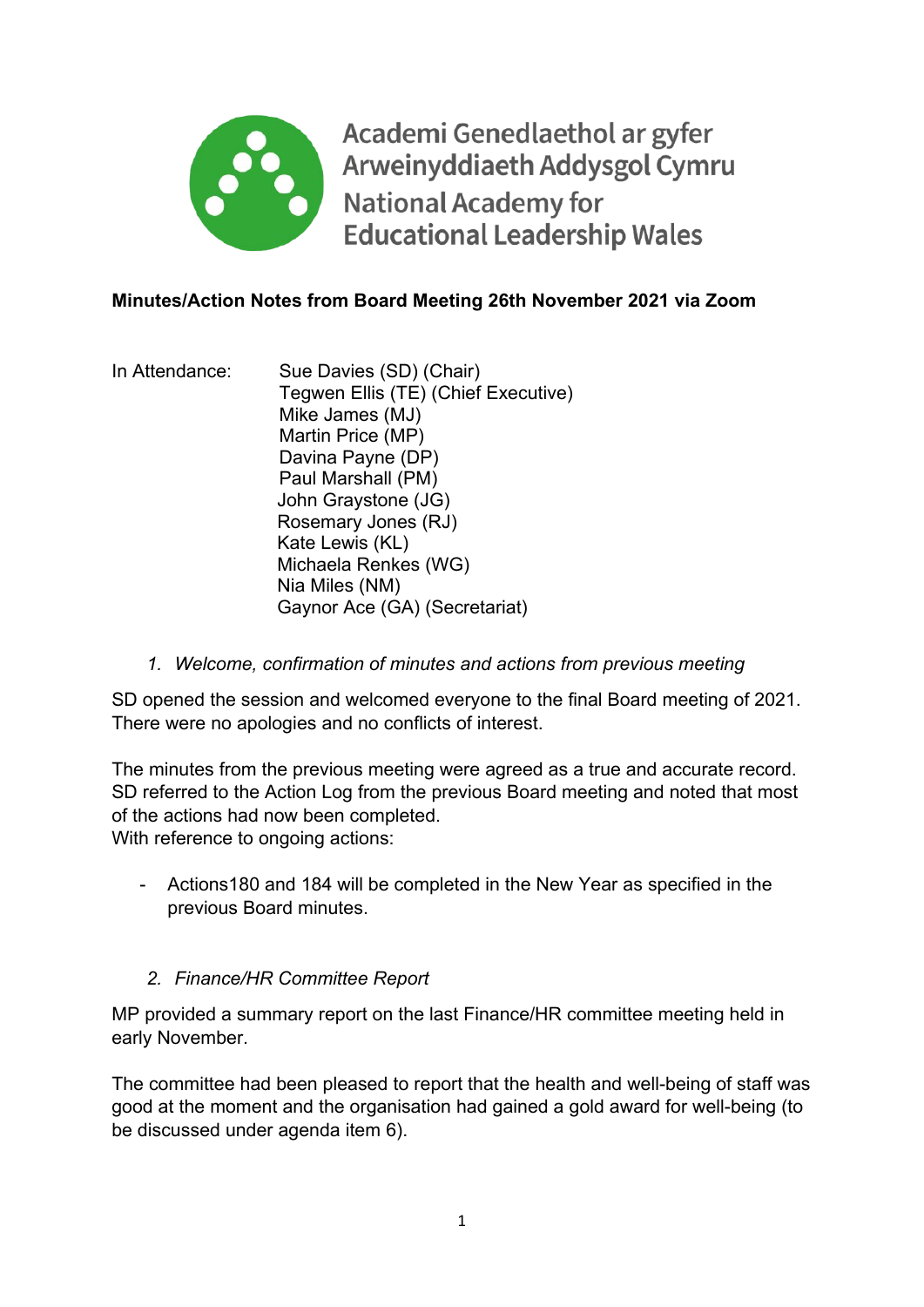KL had run through the current budget at the meeting which was all proceeding to plan. KL and TE had reassured the committee that the current underspends would all be invested in projects and initiatives by the end of the year.

SD thanked MP for his report and the committee minutes were accepted by the **Board** 

# *3. Audit and Risk Assurance Committee Report*

MJ presented the report from the Audit and Risk Assurance committee meeting also held earlier this month. This meeting focused on the reconstituted version of the risk register which had been deemed by all as a good intelligent approach to take. Jason Garcia of Audit Wales had found it very encouraging to see an organisation using judgement to evaluate risks rather than being more narrowly focused on risk colours.

A useful discussion had taken place on the nature and mitigation of risks. It had then been agreed to amend the Board Assurance Framework to reflect the revamped risk register.

MJ referred to Low Probability High Impact risks which are generally not planned for. A good example of these would be cyber security. It was agreed prudent to plan for a cyber breach even though this may never happen. A deep dive will be planned into this risk as soon as the Board Assurance Framework has been finalised. SD agreed this to be a sensible way forward.

JG suggested that it might be useful to flag when individual risks go up or down and also to consider the effects of mitigations.

MJ thanked JG for making these two points which will be taken on board. He added that some risks will always be around however and in these cases the organisation would need to examine its appetite for risk.

SD thanked MJ for his report and the Board was happy to approve the committee minutes.

# *4. Chief Executive Report against the Corporate Plan*

TE began by pointing out that this report was aligned to the updated corporate plan and included the additional work streams.

The paper on well-being had been sent to the Minister at the end of October. A supportive response has now been received directing the Education Department at WG to work closely on this with the National Academy for Educational Leadership Wales. MR agreed that this fits in well with the much wider work being carried out on well-being but acknowledged that there was still a lot of work to be carried out here.

Para 1.1 Quality Assurance refers to providers being permitted to submit applications for endorsement on a more regular basis rather than the current system of twice a year. This more flexible approach should now be possible due to greater capacity to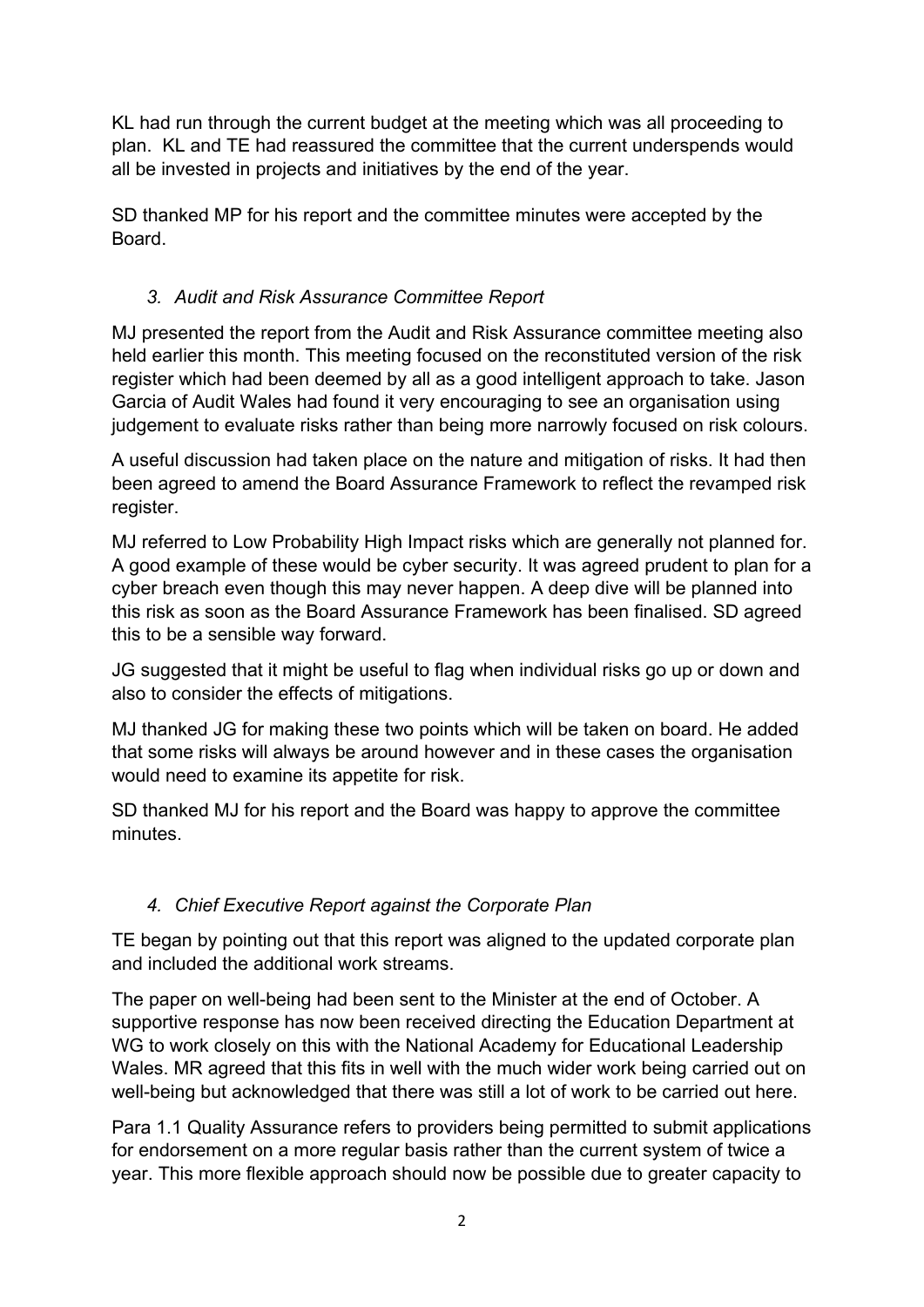hold selection panels and would better support innovation provision coming forward for endorsement . The National Academy for Educational Leadership is currently co constructing an event with providers which is planned for the New Year called the value of endorsement.

Para 1.2 Evaluation reports on the two successful series held on innovation are now complete. The organisation is now working with Apple and WG on the third series which is proving to be a very welcome approach with the sector.

MR pointed out that WG colleagues were not always aware of this work and also queried what exactly is meant by 'innovation'. TE agreed the importance of sharing this work as widely as possible but explained that project reports have not yet been finalised. WG will be informed of outcomes as soon as possible. TE also agreed that defining the meaning of the word 'innovation' could be challenging as this can mean different things to different audiences and in different contexts. MJ added to this discussion by emphasising that innovation is not the same as invention and could actually refer to an improvement of a current system rather than coming up with something totally new.

Para 1.3 System Leadership relates mainly to the work of the Associates. TE appreciated that Associates are currently going through a very tough time in their day jobs but praised their continued commitment to the organisation at these testing times.

Cohort 2 are currently working on their commission linking this with the WG 10 year strategy plan for Welsh in Education. Some headway is being made with the youth and post 16 sector and a meeting was held with Colegau Cymru this week to commission some work around strengthening and diversifying leadership and governance in the post-16 sector.

JG queried Colegau Cymru's response regarding Post 16 work. TE confirmed that . Colegau Cymru are keen to be in involved and take the lead on this work.

Para 1.4 Leadership Development reported on the successful completion of the 5<sup>th</sup> series of Leadership Unlocked. TE had heard that podcasts from this series are also being used back in their organisations which is a very encouraging outcome. Work with the tri nations continues with a recent focus on middle leadership. It had been very pleasing to note the energy and enthusiasm of these inspirational middle leaders.

Para 2.1 details the evidence base for resources. There have been many restrictions on this work due to the pandemic but TE was pleased to relate that all hallmarks have now been through the very robust editorial group. The increased amount of references attached to these hallmarks allows individuals to go deeper and have a better understanding of evidence. TE was grateful for the additional funding from WG to support the media package to spport this resource. It is planned to start filming in January which will include some high profile speakers. A video message from the Minister will be included which will assist in promoting a strong positive message.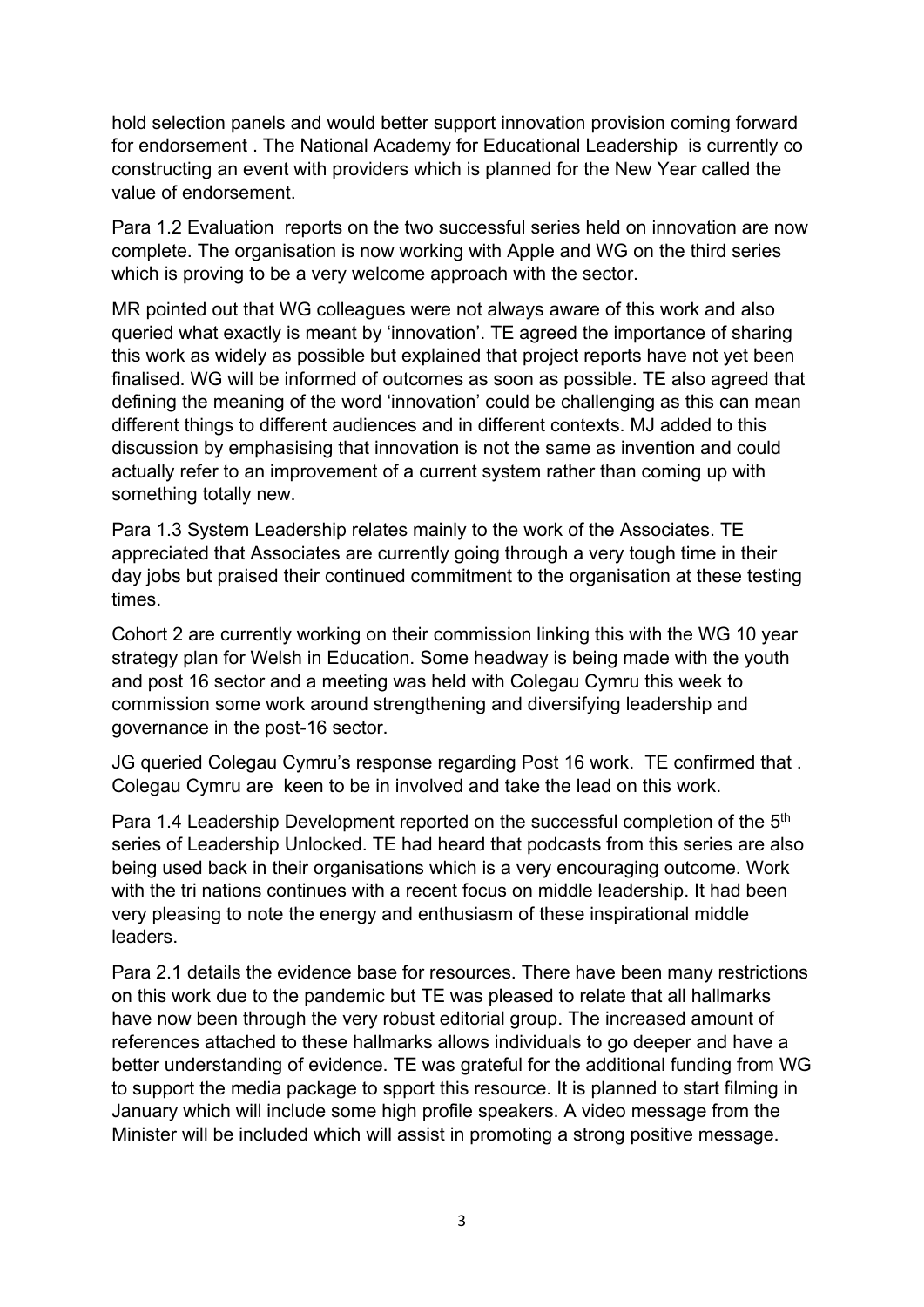MR was aware of the great extent of work being carried out and stressed the need to simplify the messages of professional learning to appeal to the widest possible audience. WG are currently working on a PL charter and a range of other things It plans to send examples of this work to the Minister by February half term.

The System Leadership Insight piece has had 500 downloads to date and this number is increasing daily. It is was used as a reference to the System Leadership seminar delivered by Alma Harris and also as essential reading for the Masters Degree in Education module on leasdership .

The Middle Leadership Insight piece has now been launched and has already had 200 downloads. The Pedagogy Project, in partnership with WG, should prove to be another opportunity to build on the Insight series and demonstrate the importance of evidence. The organisation is currently working in collaboration with Mick Waters on another Insight piece – this one will explore what is meant by Leadership Principles. The Compassionate Leadership piece will be launched at the 2<sup>nd</sup> online conference for leadership to be held in January. It is hoped the Minister will be able to attend this conference or at least feature on video.

Regarding well-being, the head to head sessions are continuing and are proving very successful. These are also being piloted in the youth sector and will then be evaluated to agree the next steps. A pilot has also started for acting head teachers which will run until Christmas.

MR stressed the importance of reporting back to WG common themes coming out of these sessions. TE explained that the sessions are not always about discussing problems but are also around building networks and supporting well-being.

Strategic Workforce Planning has now been put into a separate work stream. Four LAs have agreed to work on a pilot which should provide a good spread across Wales. Colegau Cymru work could also fit into this workstream.

On the corporate front, regular weekly meetings are being held with staff to go through the corporate plan. TE stressed the importance of ensuring the whole team understands how the different workstreams work and fit together and the implications of their own role.

The Annual Report has now been published on the website and the reconstitution of the Board has taken place (more under agenda item 5). Risk management has already been covered but TE also emphasised here the importance of assessing risks against all areas of the corporate plan and at operational level.

A meeting was held with all Associates yesterday to share highlights from the corporate plan. The team is currently working on a budget plan not only for the immediate year but also for a 5 year overview.

TE was pleased to announce receipt of the first draft of the remit letter which covers the whole term of this government. Whilst it was acknowledged that there are further discussions to be held to ensure the organisation can deliver against this, TE was confident that agreement could be reached and praised the open relationship with MR and her team.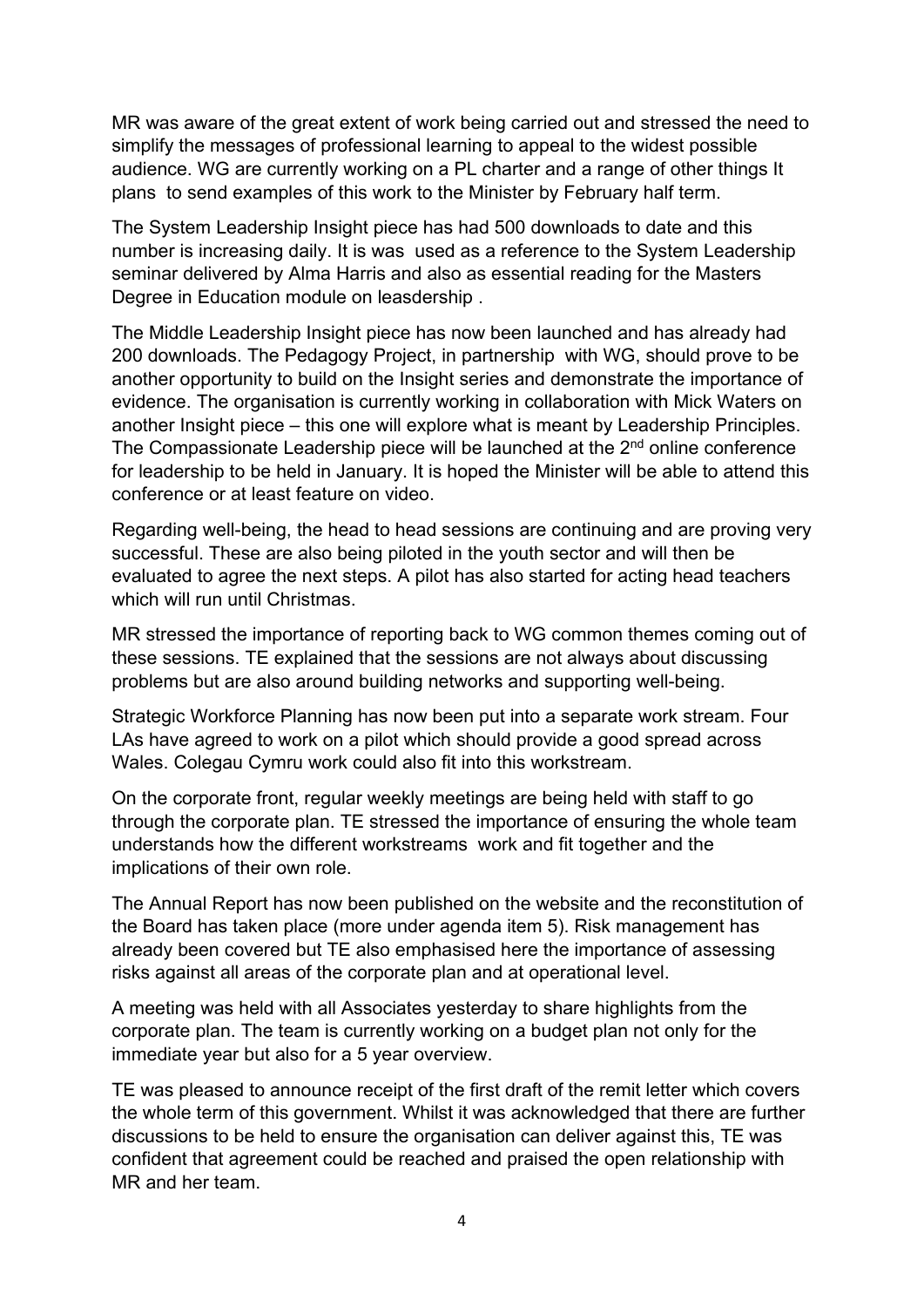JG queried whether there would be any impact on the school day or school year in the light of recent agreements between Welsh Labour and Plaid Cymru. MR confirmed that there is a lot of work ongoing regarding this but it is still very early days.

There has been some increase in communications which demonstrates more interaction with social media. Twitter remains the most popular platform for interaction.

The stakeholder ToR will need to be revised to reflect the new direction. When vacancies arise on the current list, it is planned to encourage new members from youth and post 16 sectors. The organisation will be ready to move forward with this strategy in January from when regular meetings will be held.

RJ was very encouraged to hear of this work with the stakeholder groups. On a comms point, RJ suggested that the corporate backgrounds on Zoom could replace those on the website as they better reflect the new direction of the organisation. RJ would also like to see logos in both English and Welsh. TE will discuss with Charlotte Thomas.

SD thanked TE for a very detailed report and was pleased to see good progress in so many areas.

### *5. Board Re-constitution*

MR confirmed that the adverts for new Board members have now gone live and it was pleasing to see that a few applications had already been received. The advert has also been emailed to a wide variety of organisations around Wales to ensure maximum coverage.

The online sift is now being set up and this will then be tested. All dates are in diaries for interviews. When all applications have been received, the Minister will be informed of the diversity outlook. Those Board members who have been reappointed have now received their letters to confirm this.

DP queried whether there would be any positive discrimination for women members given that the three members who have stepped down are all female. MR confirmed that whilst they would be looking to appoint the best possible candidates, the diversity of the Board would also be taken into account in the final decision.

SD thanked MR for all her hard work on this.

## *6. Well-being Action Plan*

SD – welcomed NM to the meeting who was going to present on the well-being action plan.

NM said how thrilled she was to find out that the organisation had achieved the gold award for Investors in Well-being. The assessor had met with the team last summer, holding formal interviews online and also conducting surveys.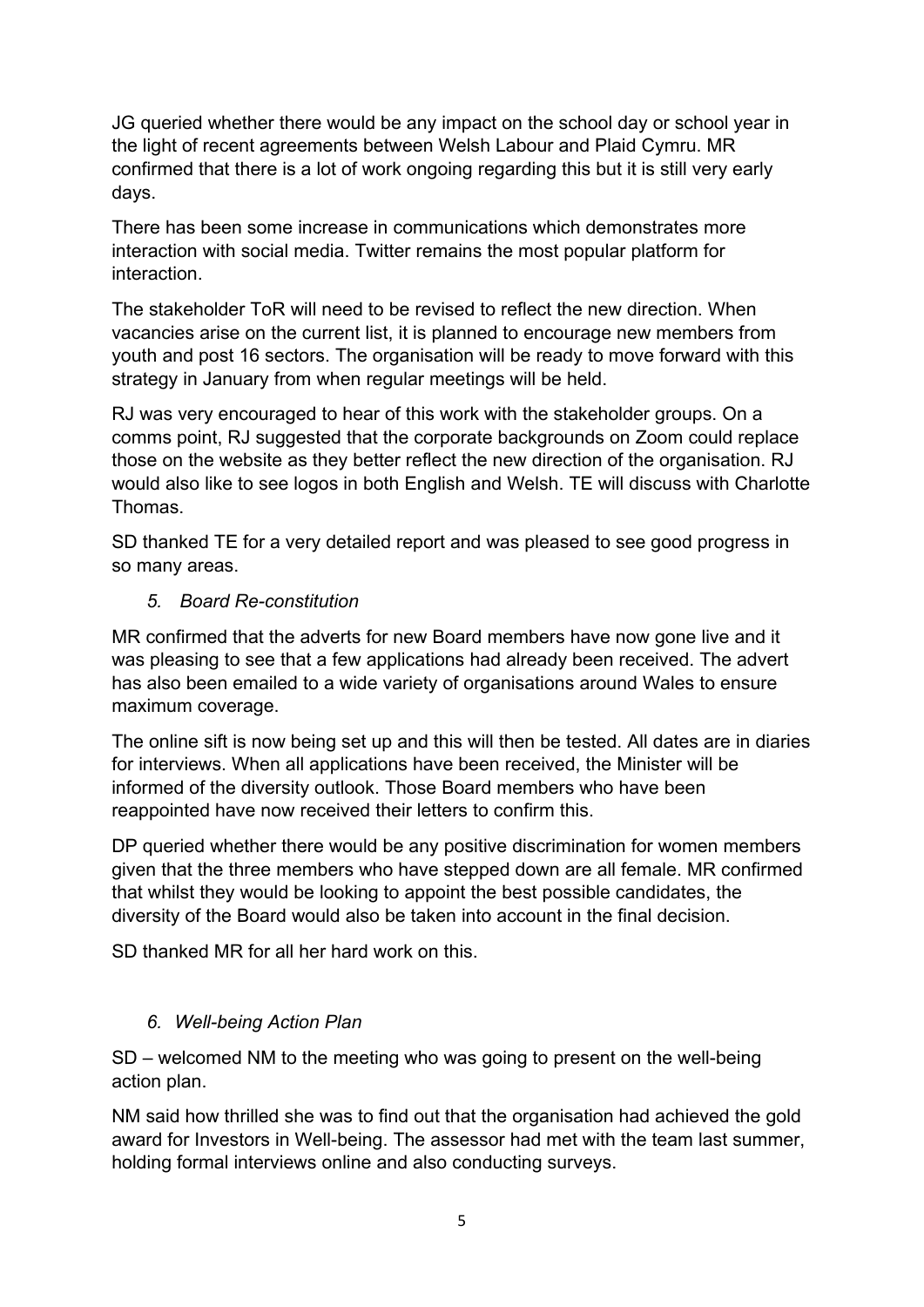This award will last for 3 years and will also involve annual visits from the assessor who will check on progress with recommendations included in the report.

NM shared some highlight statements from the report which praised the organisation's strong deep rooted values and commitment to developing a culture that promotes all aspects of well-being.

NM has since met with the assessor to go through these recommendations and an action plan has been agreed to progress these. Well-being check-ins with staff are being piloted from next week. These will be evaluated at the end of January to see if they meet the needs of the team. Staff views will continue to be monitored through surveys.

Regarding physical well-being, yoga sessions have already been introduced but it is planned to provide a broader range of activities. Screen free days will continue to be scheduled.

Self care information and videos around healthy sleep patterns has been provided to staff also links to mindfulness and meditation programs. Mindfulness in particular has been found to be highly effective in promoting work/life balance. It is planned to hold a team health challenge in May. All of these activities will feed into the 5 ways of well-being.

PM was very impressed by the tremendous achievement to secure this award and commented that the organisation was now part of an 'elite club'. PM referred to the very detailed action plan outlined by NM and queried whether there would be any opportunities to engage with other organisations on this and share ideas.

Nia agreed that some organisations might be happy to collaborate and also suggested looking outside the field of education. At the Award Ceremony this week it had been very interesting to look at the winners and consider what they had done to achieve their awards. NM agreed to take PM's idea forward for consideration.

MR also suggested that this work could maybe link into the coaching and mentoring programme in schools.

SD thanked NM for a very detailed and informative talk and for all her work in this area. SD also commented on how well-being seems to be so effectively embedded in the organisation.

#### *7. Date of Next Meeting, Any Other Business and Close*

MJ queried recent proposals under the new Curriculum for Wales for science to be taught as a single subject in schools up to A level. MR confirmed that this had not yet been agreed but was still under discussion.

TE suggested that the team meet up before Christmas and agreed to arrange this.

The next Board meeting will take place on January 28<sup>th</sup>.

SD thanked everyone for their input into today's meeting which closed at 11.45am.